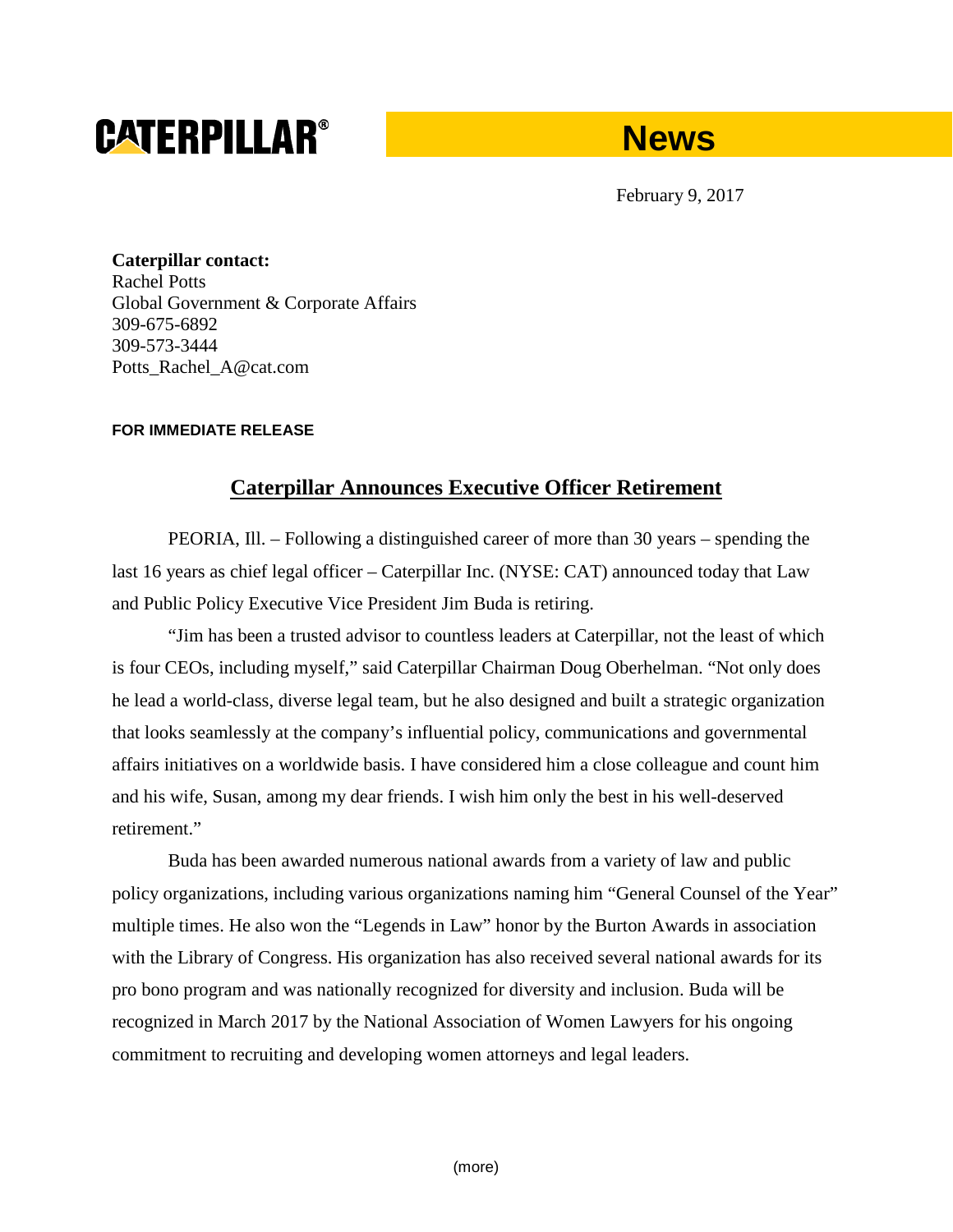"Jim has built a strong foundation for our critical legal and public policy work," said Caterpillar CEO Jim Umpleby. "But perhaps his greatest passion and legacy is sharing his and his team's talents through pro bono legal work in communities throughout the world – assisting those who could use a guiding hand. I wish him and his family a happy and healthy retirement."

Buda joined Caterpillar in 1987 after 13 years serving clients in both private and corporate practice. He filled a number of senior corporate attorney positions and was named Associate General Counsel for Litigation in 1996. In 1998, Buda assumed the position of Associate General Counsel for the Legal Services Division in the United Kingdom before becoming the company's General Counsel in 2001. He became the company's Senior Vice President in 2010 and ascended to his current position as Executive Vice President of Law and Public Policy in 2012. Buda is a member of numerous legal associations including the American Bar Association, Association of General Counsels and the Board of Directors of the Institute for Legal Reform of the United States Chamber of Commerce.

His retirement is effective May 1, 2017.

### **About Caterpillar**

For more than 90 years, Caterpillar Inc. has been making sustainable progress possible and driving positive change on every continent. Customers turn to Caterpillar to help them develop infrastructure, energy and natural resource assets. With 2016 sales and revenues of \$38.537 billion, Caterpillar is the world's leading manufacturer of construction and mining equipment, diesel and natural gas engines, industrial gas turbines and diesel-electric locomotives. The company principally operates through its three product segments - Construction Industries, Resource Industries and Energy & Transportation - and also provides financing and related services through its Financial Products segment. For more information, visit [caterpillar.com.](http://www.caterpillar.com/en.html) To connect with us on social media, visit [caterpillar.com/social-media.](http://www.caterpillar.com/en/news/social-media.html)

#### **Forward-looking Statements**

Certain statements in this press release relate to future events and expectations and are forward-looking statements within the meaning of the Private Securities Litigation Reform Act of 1995. Words such as "believe," "estimate," "will be," "will," "would," "expect," "anticipate," "plan," "project," "intend," "could," "should" or other similar words or expressions often identify forward-looking statements. All statements other than statements of historical fact are forward-looking statements, including, without limitation, statements regarding our outlook, projections,

-2-